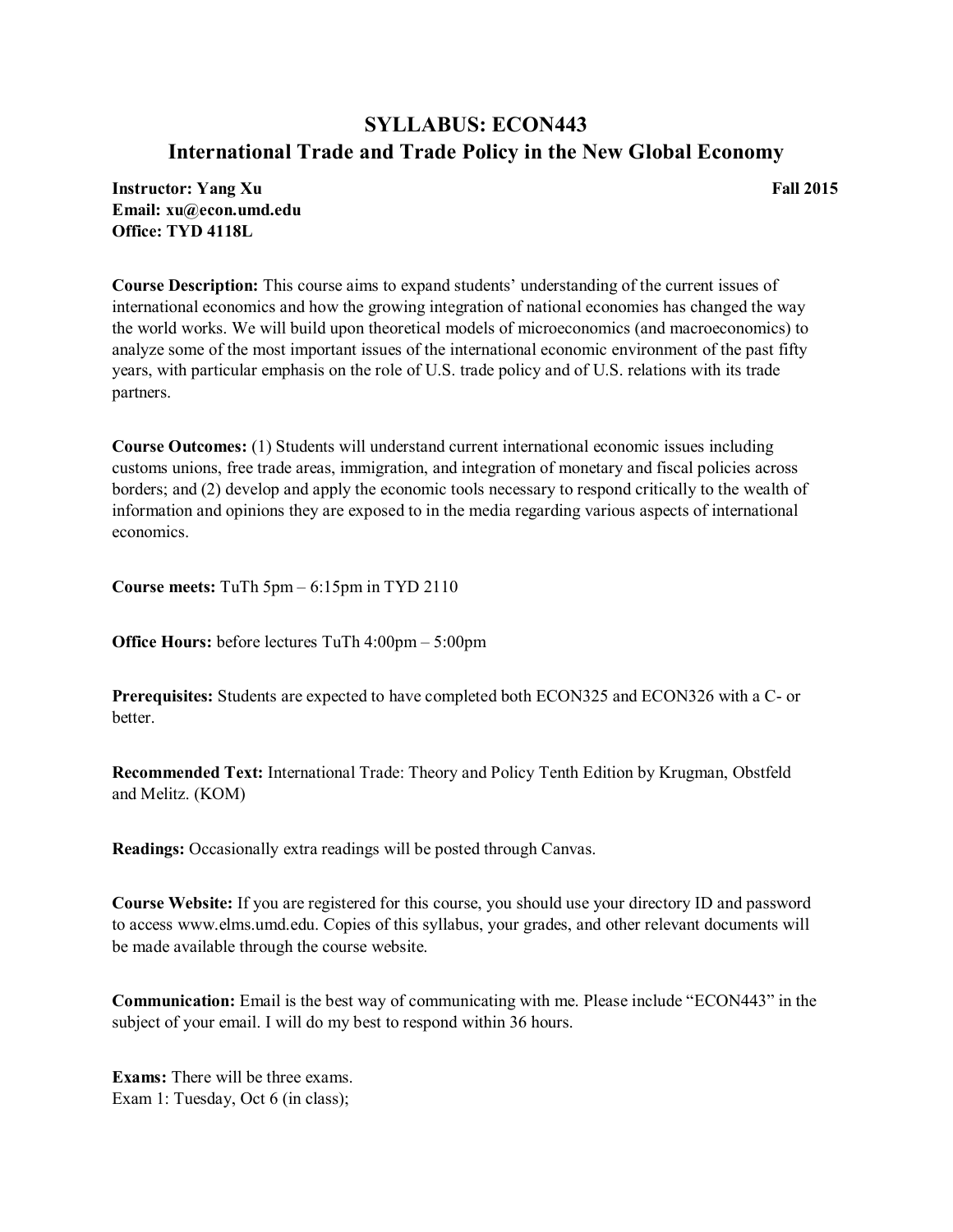Exam 2: Tuesday, Nov 10 (in class); Final: Friday, Dec  $18<sup>th</sup>$  (4:00pm to 6:00pm)

Make-up policy: Students are required to take both exams since these assessments are "major scheduled grading events". Absences from exams must be fully documented and university authorized. Make-up exams will be granted only to those students whose excuse complies with University policy. If you believe you need a make-up, please inform me as far in advance as possible and at a minimum the day of the exam.

Homework: Homework problem sets will be given out regularly. They will be posted on elms, and they must be turned in class. They will be graded and count as 20% of the final grade. It is ok to work with a classmate on problem set, but each student must submit his/her own copy. Clearly, working together on a problem set does not mean copying solutions from a classmate. All problem sets will be discussed in class before exams. Independently of homework grading, working through problem sets is very useful for keeping up with material and making sure you understand key concepts. It is also a very good way to prepare for exams.

Review sessions: Each class before the exams will be dedicated to review the material for the coming exam. I will go over the homework solutions. Students will have one more opportunity to ask questions before the exam.

Grading: Final grades will be determined as follows

Exam 1: 25% Exam 2: 25% Final: 30% Homework: 20% TOTAL 100%

Course Material: To facilitate the learning process in this course, I post lecture slides and other material of interest to the class. Please note that all my lectures and course materials, including power point presentations, tests, homework, outlines, and similar materials, are protected by copyright. You may take notes and make copies of course materials for your own use. You may not and may not allow others to reproduce or distribute lecture notes and course materials publicly whether or not a fee is charged without my express written consent. Selling or distributing course materials may violate the Code of Student Conduct. Persons who publicly distribute or display or help others publicly distribute or display copies or modified copies of an instructor's course materials may be considered in violation of the University Code of Student Conduct, Part 9(k).

Attendance: Attendance is not mandatory, but strongly recommended. Failure to attend is at student's own risk. Students are responsible for any announcements made or information given during class. Academic Integrity: The University of Maryland has a nationally recognized Code of Academic Integrity, administered by the Student Honor Council. This Code sets standards applicable to all undergraduate students, and you are responsible for upholding these standards as you complete assignments and take exams in this course. Please make yourself aware of the consequences of